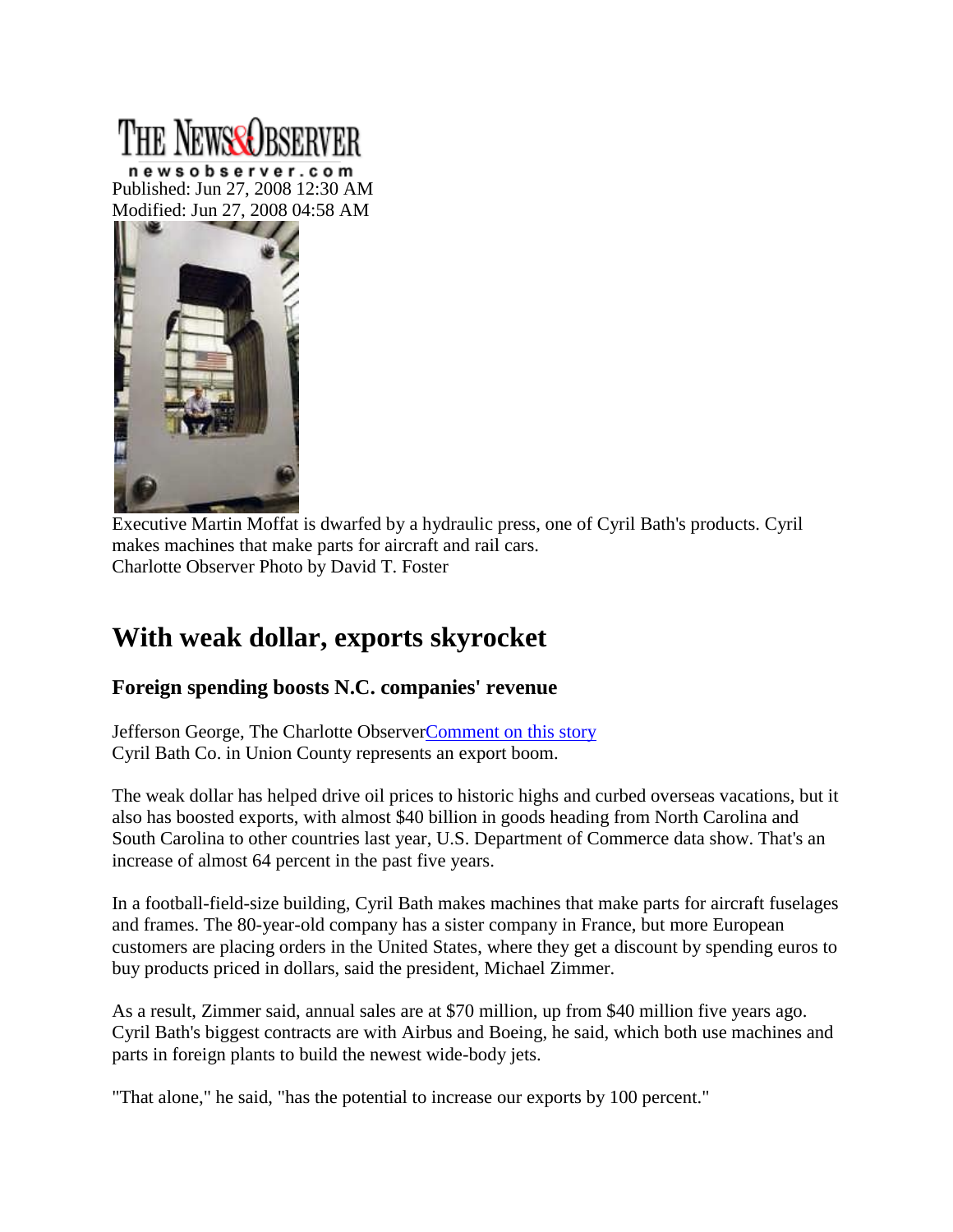Products made in the Carolinas go to more than 200 countries, from nearly \$9 billion in goods to Canada last year to less than \$3,000 to the Solomon Islands.

Exporters range from operations with a few employees -- such as Caromex International of Fort Mill, which makes waxes and chemicals for use in candles, crayons and other products -- to Fortune 500 corporations such as steelmaker Nucor of Charlotte.

In the Triangle, Cree of Durham makes millions of tiny chips that illuminate cell phones, laptops and other products. General Electric builds aircraft engines at a factory nearby. In Zebulon, Nomacorc makes synthetic wine stoppers and GlaxoSmithKline produces asthma medicine.

And the state is attracting more: Merck announced last week that it will expand its Durham plant, investing \$300 million and adding as many as 180 jobs as it makes vaccines for sale worldwide. Spirit Aerosystems, a Kansas company that makes aircraft parts, in May announced plans to add 1,031 jobs at a manufacturing facility at the Global TransPark in Kinston.

#### **Courting trade abroad**

North Carolina officials also are chasing business from other countries, said Alan Shao, a marketing and global business professor at UNC-Charlotte and past president of the N.C. World Trade Association.

Trade missions sometimes draw criticism because they use taxpayer money, but Shao said "promotion eventually pays off."

North Carolina and South Carolina companies also are more interested in foreign markets.

Les Hudson, a business strategy professor at Queens University of Charlotte, said that's a contrast to when he led a textile company in the 1980s, and exports were an afterthought. "We would always try to ship something that we couldn't sell here," he said.

North Carolina and South Carolina exports rose nearly 15 percent last year, outpacing the national rate of 12 percent. Meanwhile, the value of the dollar against the euro has continued to plunge. As recently as late 2003, a dollar was almost equal to a euro; now the dollar is worth less than 0.65 euro.

Some industries have missed the exports wave; apparel and textile mill products have seen a decline in value this decade. But many others are seeing annual increases in goods shipped abroad.

Marc Noel, chairman of the Noel Group in Wake Forest, said exports for the synthetic wine cork company increased nearly 20 percent in the past year.

"The exchange rate is very favorable," Noel said. Nomacorc produces about 2 billion wine corks a year at its Zebulon plant, where 250 people are employed.